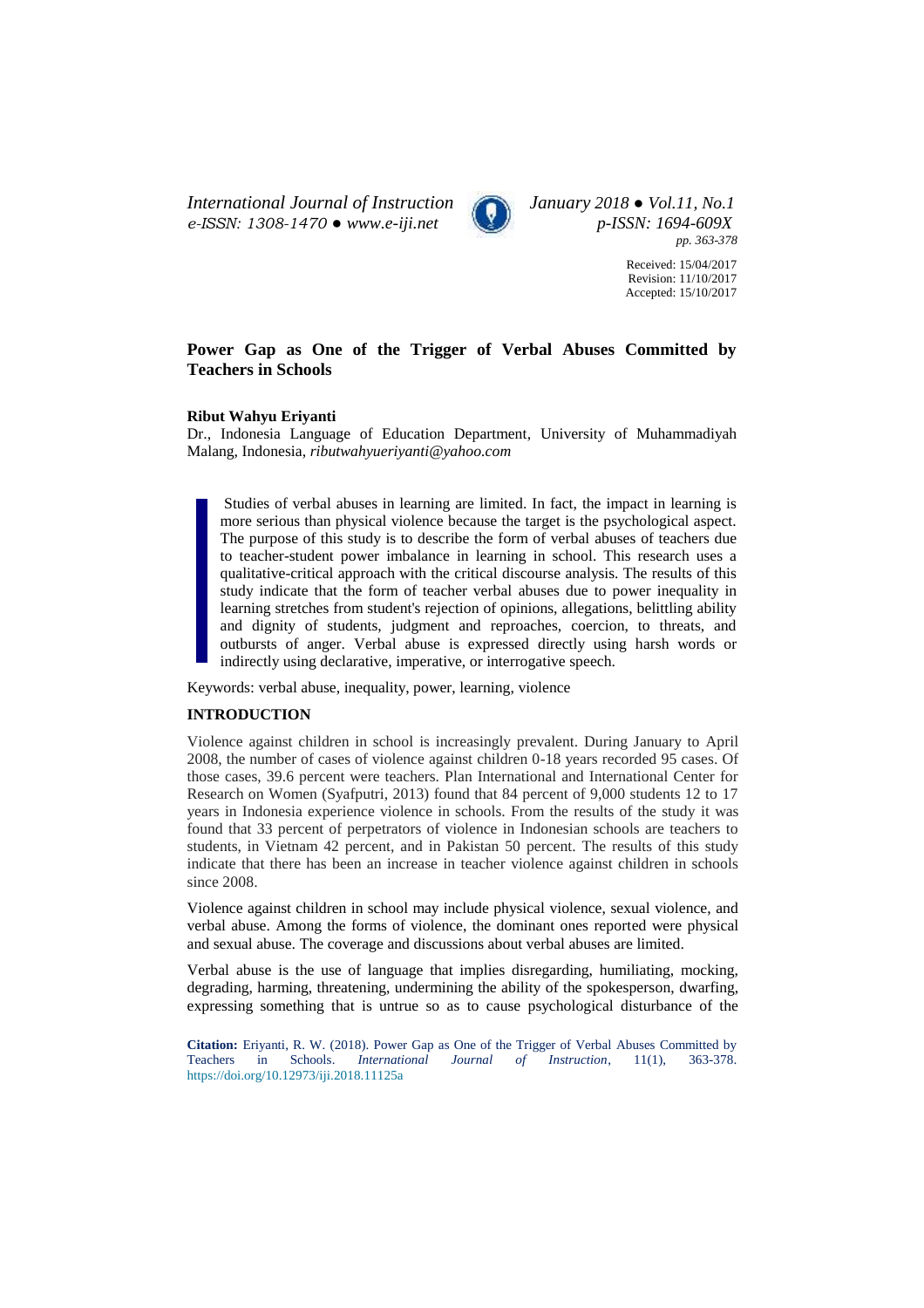interlocutor (Brennan, 2001; Bourdieou, 1994; Johnson, 2006, and Armstrong, 2009). Through words, teachers abuses students, "*Stupid of you! How effortless you are. You are of mindlessness.*" That is the teacher's annoyance to the students.

Verbal abuse can have psychological effects on students. Teachers did not realize that verbal abuse cause students reluctant to go to school. In the short term, students' respect for teachers will be lost and what happens is resentment. While long-term impact will lead to new oppressors. Students who cannot stand the verbal abuse of teachers will have a deep sense of resentment that can be expressed to the others (Darmaningtyas, 2006). Unfriendly school environment that cannot protect students is assumed to scare them so that they are afraid of coming to school.

Verbal abuse in school can be triggered by several factors, including school climate, school social structure, and school culture. Analysis of verbal abuse cannot be separated from the use of language in social interaction. There is a dialectical relationship between language use event and situations, institutions, and social structures that shape them (Fairclough, 1995). As a socio cultural practice, the practice of verbal abuse in leaning can be seen as a form of communication between speakers and receiver who are influenced by learning situations, formal educational institutions (schools), and sociocultural factors of a macro society. School as a formal social institutions have a formal social structure. The social structure determines the position of principals, teachers, and students. It implies the existence of differences in the status of each individual with a very clear division of roles. At school, principals and teachers have higher position than students. Difference position within the school structure is one of the factors that determine the selection of forms of communication. Communication between principals, teachers, and students formally still tends to be vertical rather than horizontal.

Different positions in the communication process generate power. Person who has higher position than others tend to dominate, influence, determine, control, coerce, subdue, and even oppress other groups as forms of power practice. In that case, Wright Mill point out that, "Power is domination, that is, the ability to impose a will even though others are opposed", (Baryadi, 2012).

According to George Jean Nathan, the most common perpetrators of verbal abuse are someone who has power than the victim (Johnson & Indvik 2008, Olweus & Breivik (2014). It is further explained that such conditions generate the inability of victims to defend or protect themselves against larger threats and less control of the situation (Hunter et al., 2007; Olweus, 2013).The results of Jumadi's research also showed that in classroom communication, teachers showed power to students through the language they used (Jumadi, 2005).The results showed that the degree of teacher dominance is represented in the use of directive, assertive, and expressive acts. It is in accordance with Bourdieu's (1992) opinion that language allows for verbal abuse, through derogatory, threatening, or cornering words.

Based on the explanation above, the purpose of this research are: (1) describing the pattern of verbal abuses due to power gap between the teacher and students and (2) explaining the expression of verbal abuse. Discussion about violence is already widely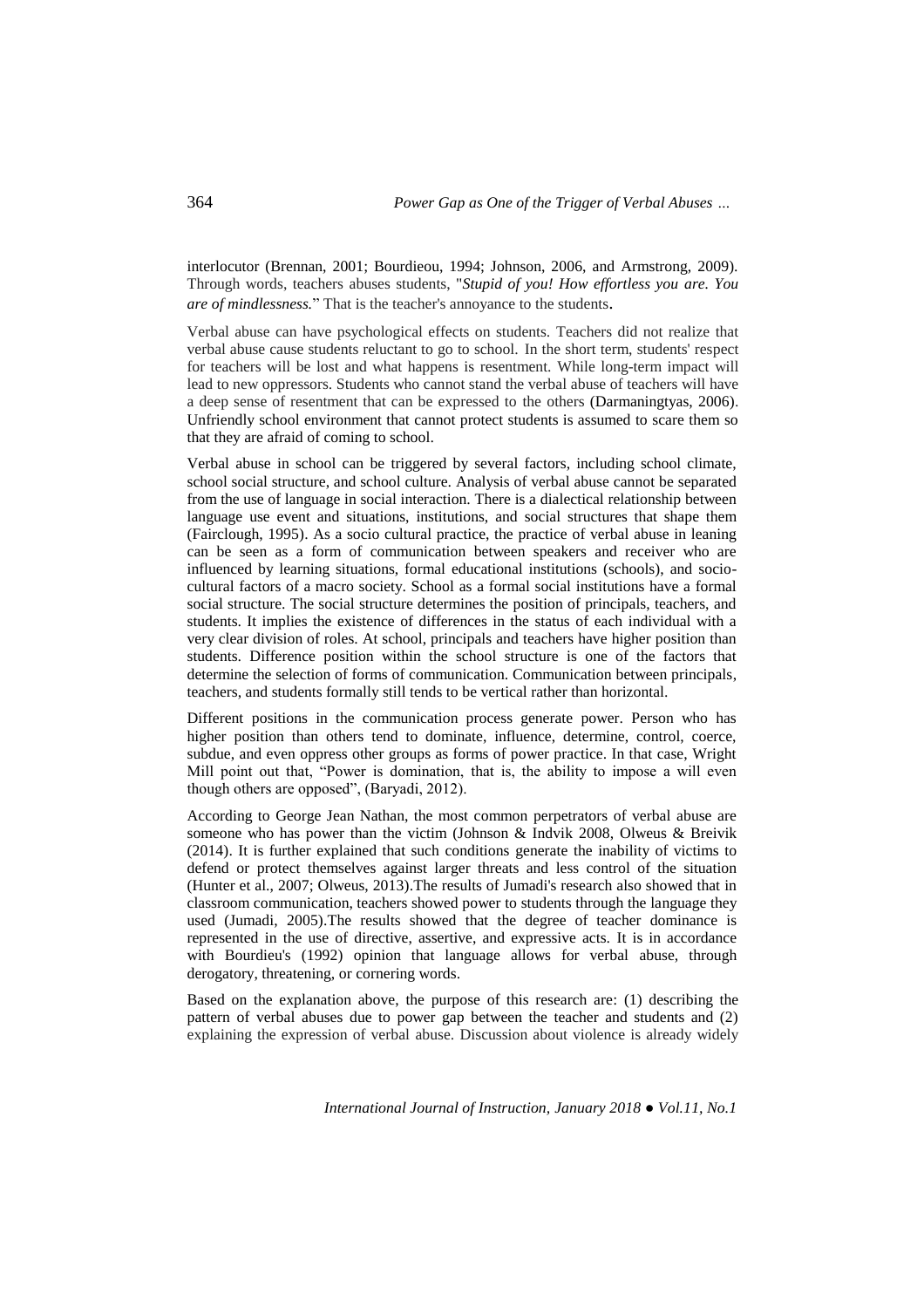practiced, but who examine verbal abuse, especially by teachers in schools is still limited. This limitation is caused by the difficulty of obtaining data in the field. On the other hand, the impact of verbal abuse in learning can be very profound, especially for students.

## **REVIEW OF LITERATURE**

#### **Categorization of Verbal Abuses**

Verbal abuse is the use of language (words, phrases, metaphors) that imply ignoring, humiliating, mocking, condescending, harming, humiliating, threatening, belittling the ability of a spokesperson, dwarfing, gossip, rumors so that it can cause dislike (psychological disorders) in the partner's speech (Brennan, 2001; Bourdieou, 1994; Johnson, 2006, and Armstrong, 2009). In addition, verbal abuse can also take the form of emotional control by a speaker towards an interlocutor.

Verbal abuse can be overt and covert, which is completely about controlling and manipulation on its victim. Often, verbal comments are delivered in the form of jokes. If the target joke feels sick or injured or humiliated, the offender verbally laughs at him and says that the victim is too sensitive. However, the intent of verbal abuse is to cause illness. The targets of verbal abuse can be individual or communal (various communities, races, cultures or genders, and other societies)*(*[Miller 1996](http://en.wikipedia.org/wiki/Verbal_abuse#CITEREF_Miller_1996#CITEREF_Miller_1996)*, p. 179-180;*  [Evans 1996](http://en.wikipedia.org/wiki/Verbal_abuse#CITEREF_Evans_1996#CITEREF_Evans_1996)*, p. 211).* Brennan (2001) conveys that those who experience verbal abuse are predicted to feel annoyed, angry, anxious, and feared.

#### **Power Gap as one of the Trigger of Verbal Abuses**

Power is manifested as a societal power that might enforce individuals to take control on others (Thomas and Wareing, 2007; Fairclough, 1995; Brogaard, 2015). In authority, there are ordinates and subordinates. This sort of relationship is deemed to be imbalance since ordinates are going to be dominant upon subordinates. Based on the mentioned opinion, Wright Mills (in Baryadi, 2012) defines authority as an act of dominance, referring to one's power to coerce wills to others, despite opposition from the victims.

Verbal abuse is triggered by power gap that is not only present in society. Some studies have shown that workers might commit verbal abuse to their working colleagues. As many as 70%-90% of the cases are mostly committed by superiors towards their subordinates (Hall, 2005).

According to George Jean Nathan, verbal abuses might be committed by man or women [\(Johnson](http://findarticles.com/p/search?tb=art&qa=Pamela+R.+Johnson) & [Indvik,](http://findarticles.com/p/search?tb=art&qa=Julie+Indvik) 2008). It explains that all workers have probability to commit verbal abuses upon their working colleagues. However, verbal abuse actors are dominated by those who are superior (Brogaard, 2015). Support that finding, Olweus & Breivik (2014) postulate that verbal abuses is caused by the power of some people are higher than the others. (Hunter *et al*, 2007; Olweus, 2013; Brogaard, 2015).

A study that conducted by University of California found that behaviour of bullying actor is determined by school environment (Nauert, 2013). Regarding the finding, it is suggested that all principals need to be aware of the importance of initiating environment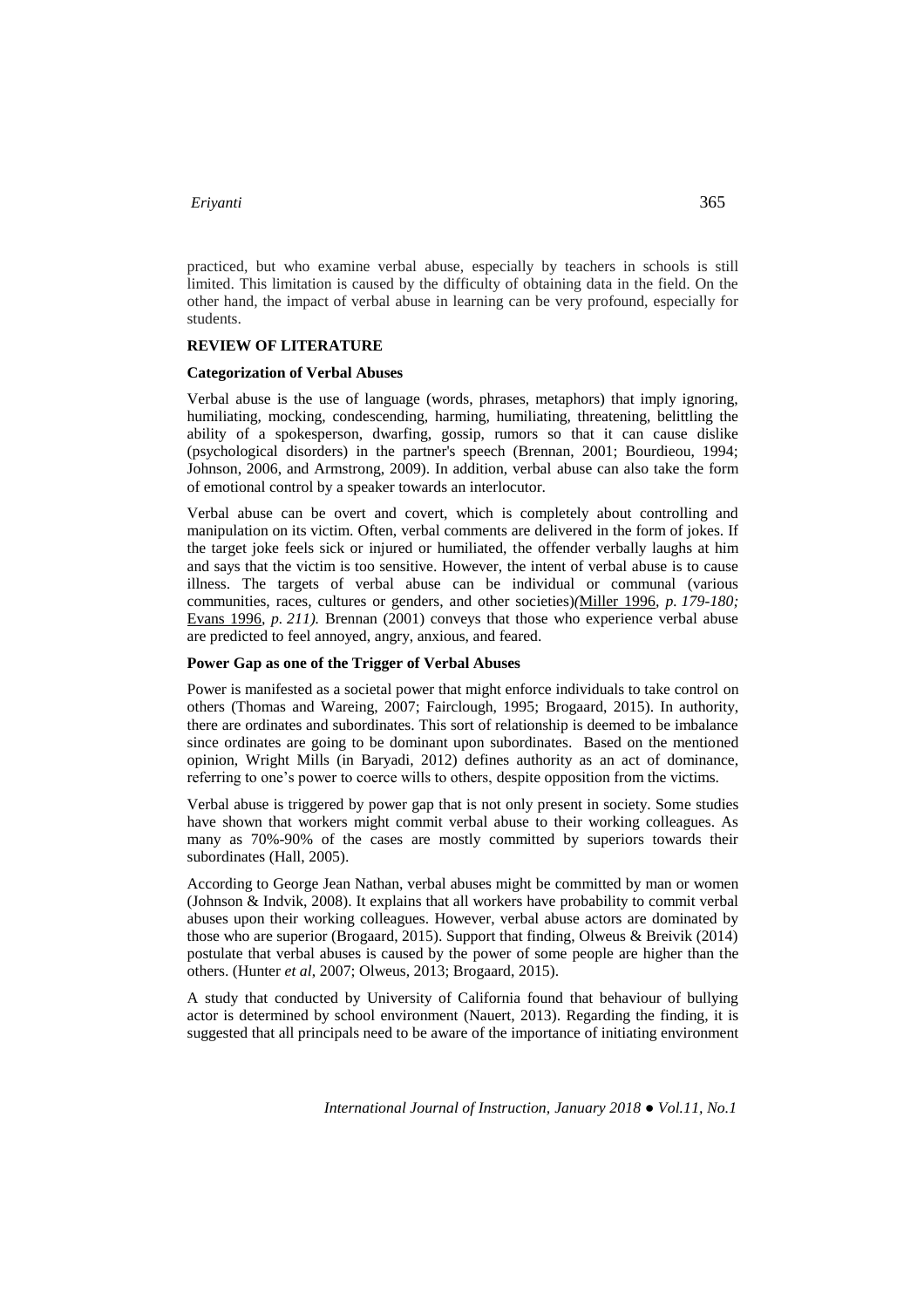to promote empathy and triggers to create truthful interaction between teachers and students. Therefore, it is of urgency to develop a number of favourable procedures for school evaluation. Family background has also been suspected as the main supporting factor of child abuses. In fact, that families are still lacking supervisory on their children and often commit abuses and mistreatment is assumed as the foremost factor that can trigger child abuses in school.

It is, in fact, in line with Bourdieu's notion (1992) stating that improper language use results in verbal abuse, by means of derogatory, threatening, or accusing words. Verbal abuse, essentially, is not only caused by the manifestation of symbolic authority. Culturally, some words are associated with abuse. A number of words, like *kill, invade, attack, kick,* and *punch* imply the core of abuse (Anderson, 2009).

Analysis on verbal abuse is inseparable from language use within social interaction. It is shown that there is a dialectical relationship between language use and situation, institution, and social structure (Fairclough, 1995). In this case, language use has been deemed to be one of social actions.

Jumadi's study (2005) has found that power has been an integral part of instructions in senior high school. The finding of Ryme'sstudy (2008) reveals that in America, most of teachers position the highest in interactions and take control on students during classroom interaction. Based on the mentioned finding, teachers, in classroom, are those who have privilege rights. School is alleged as a social institution ran with hierarchical structure. Within school's social structure, teachers position higher than students. The gap of social stratification generates power gap between teachers and students. As a consequence, this kind of gap is assumed as the foremost trigger of verbal abuse in school.

# **METHOD**

## **Approach**

This research is using qualitative-critical approach based on naturalisticphenomenological paradigm. It is because the understanding of speech needs to consider the implicit meaning behind the explicit. It is also match with Guba's opinion that naturalistic may lead to unspoken meaning.

This current study was conducted by means of Critical Discourse Analysis, to be specific Fairclough model (1995). This is due to logical consideration that discourse is established through discourse practice during instruction by involving the teacher and students, the relationship between the teacher and students, instructional strategies, the pattern of relationship, the teacher's position during instruction, the context based on instructional situation, institution, target, and the relationship between speakers and interlocutors.

Understanding the acts of verbal abuse during instruction is centralizing on understanding social or contextual meaning (Cumming, 2007). It is then of necessity to apprehend the referential and psychological meanings, named locution, illocution, or even if necessary perlocution by Austin (Cummings, 1999; Leech, 1993; Nababan, 1989;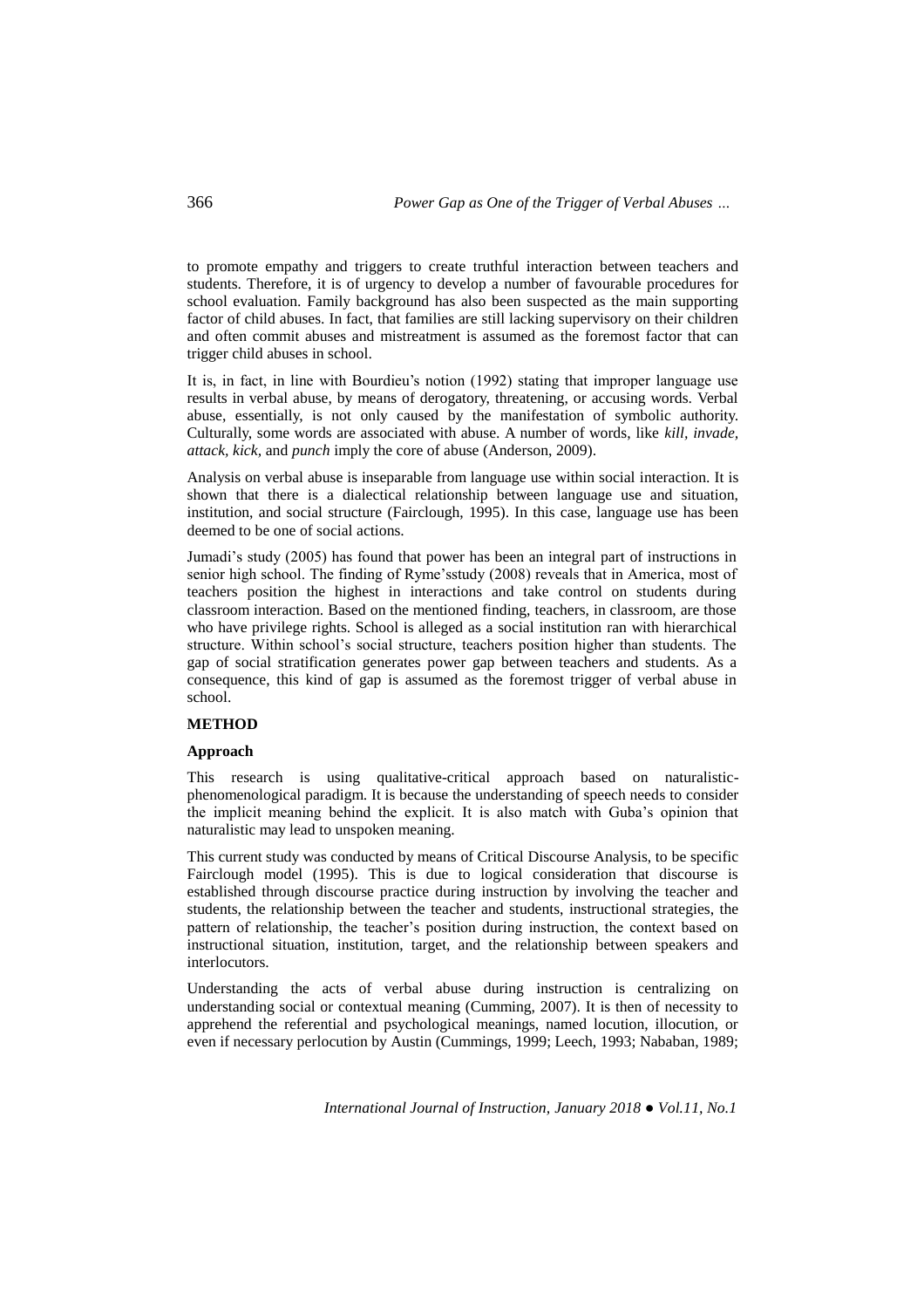Brown & Yule, 1996). Understanding verbal abuse will not suffice if it is done merely based on pattern-based approach of formal language. On the other hands, understanding verbal abuse is by means of applying discourse and critical-linguistic analysis.

#### **Data and Source of Data**

This study was conducted in junior high schools, public and private schools, located in Malang City, Indonesia. The data of this study were in the form of verbal utterances of the teacher and students that represented the patterns and strategies of verbal abuses as the results of power gap between the teacher and students. The source of data in this study was the interaction between the teacher and students in Bahasa Indonesia, Counseling Guidance, Natural Science, Citizenship Education, and Math classes. The data were collected from some observations by utilizing CCTV and handy-camera assisted by writing tools to note the data.

#### **Method of Data Analysis**

The collected data were analyzed by Critical Discourse Analysis proposed by Fairclough through the procedure of three dimensional models as denoted in Figure 1.



Figure 1 Critical Discourse Analysis (Source: Fairclough, 1995)

Referring to Critical Discourse Analysis, the data analysis for this current study was finished by the techniques of in-depth understanding based on the principles of speech act and dialectical analysis (Poespoprojo, 1986; Spradly, 1997). To examine the accuracy of the data, data validation was managed. This data validation was completed by careful and extended observation, in addition to peer-discussion.

#### **FINDINGS**

The findings of this study included (a) the patterns of verbal abuse triggered by power gap between the teacher and students during instruction and (b) the modes of verbal abuse triggered by power gap between the teacher and students during instruction. The detailed elaboration is as follows: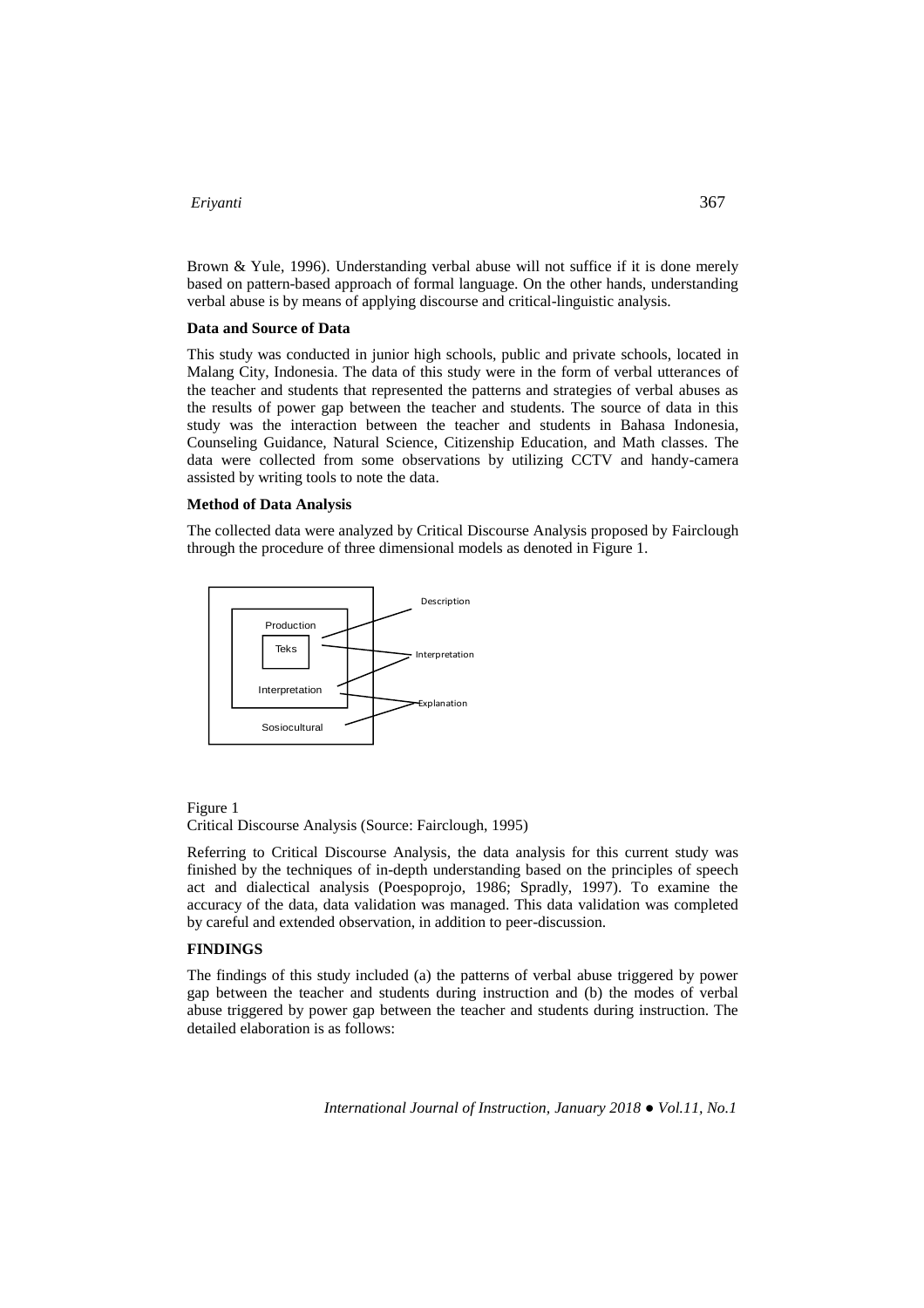## *The Patterns of Verbal Abuse Triggered by Power Gap between the Teacher and Students during Instruction*

During classroom interaction, the following patterns of verbal abuse have been identified: (1) rejection, (2) underestimating the student's capability, (3) disbelieving, (4) coercion, (5) threats,and (6) anger explosion. Furthermore, a number of patterns of verbal abuse committed by teachers are listed as follows.

Table 1

Patterns of Verbal Abuse

| Patterns of Verbal<br>Abuse | Kinds                                                                                                                                                                                                                         | Modes                                                                                                                                                                                                                                                                                                                                                                                                |
|-----------------------------|-------------------------------------------------------------------------------------------------------------------------------------------------------------------------------------------------------------------------------|------------------------------------------------------------------------------------------------------------------------------------------------------------------------------------------------------------------------------------------------------------------------------------------------------------------------------------------------------------------------------------------------------|
| Rejection                   | Speech correction<br>1)<br>2)<br>Prohibition of doing<br>something<br>Caution of doing something<br>3)                                                                                                                        | Use of negation expressions: not<br>1)<br>allowed, don't, stop, no way, I don't like<br><i>it, it's wrongby cynical expression along</i><br>with the expression of hey with high<br>intonation<br>Using imperative expressions: prohibition<br>2)<br>by negation: "don't, no, not allowed, no<br>way,I don't like it<br>Using questioning without negation<br>3)<br>marking, but expressed cynically |
| Accusation                  | 1) lie accusation,<br>2) ignorance accusation on the<br>teacher's explanation,<br>3) inconsistence accusation, and<br>4) effortlessness accusation                                                                            | 1) use of interrogative expression<br>2) use of declarative expression                                                                                                                                                                                                                                                                                                                               |
| Underestimating             | 1)<br>Underestimating the<br>student's cognition<br>Underestimating the<br>2)<br>student's dignity                                                                                                                            | Rhetorical interrogative<br>1)<br>Ironical declarative<br>(2)                                                                                                                                                                                                                                                                                                                                        |
| Judgment<br>andmockery      | 1) unilateral decision to those not<br>obeying school regulation<br>2) unilateral decision to those not<br>ethically-equipped, and<br>3) physical mockery to students by<br>labeling them positively as well as<br>negatively | Declarative speech in the form of mockery and<br>student labeling                                                                                                                                                                                                                                                                                                                                    |
| Coercion and<br>threat      | Coercion to do something<br>1)<br>with mockery<br>2)<br>Coercion to do something<br>with threat                                                                                                                               | declarative<br>a)<br>imperative<br>b)<br>Interrogative<br>$\mathbf{c}$                                                                                                                                                                                                                                                                                                                               |
| Anger explosion             | meaningless word abuse that shows<br>anger and annoyance                                                                                                                                                                      | (a) screaming to students by vulgar words<br>(b) cursing students with mockery<br>(c) educating students with threats                                                                                                                                                                                                                                                                                |

## *Rejection as Verbal Abuse*

This study revealed that during instructions in junior high school, it was found that there was verbal abuse committed by the teacher to the students by rejection on the students' activity, including (1) correction on student speech, (2) prohibition to do particular acts that are out of the teacher's command, and (3) caution to not do particular acts that are out of the teacher's command. *First*, rejection means the teacher's blaming or not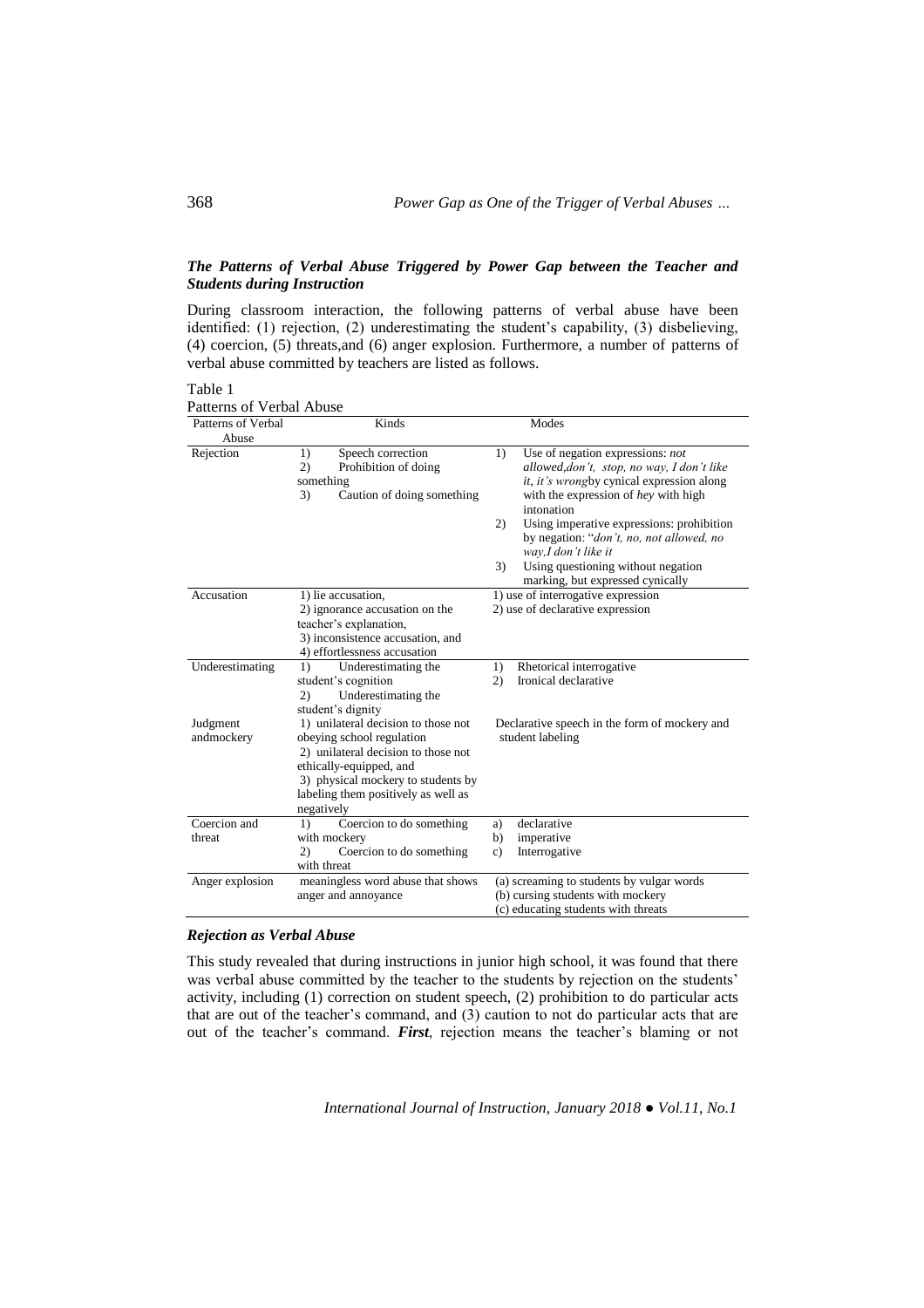accepting the students' opinion, directly or indirectly. Rejection on the students' opinion was reflected in the following speech (1).

- (1) Student: (writing down working result in whiteboard)
	- Teacher: "What is this? What do you mean? You just copy. .. Don't write your whole work, the core ideas only.
	- Student: (Erasing some parts of writing in whiteboard while feeling ashamed)

Speech (1) represented the correction on the student's opinion in the form of work. This was expressed by means of rejection words on the student's work, through rhetorical questions.

*Second*, prohibition signified rejecting the students to do something or commanding them not to do something, prohibiting the students to do something, and prohibiting the students to do something that did not suit what the teacher wanted. This sort of prohibition was expressed in various forms of prohibition expressions (negation markings): "*don't, no, not allowed to, no way, not allowed to, I don't like it, in addition* to the use of "*hey*"expression or the use of non-imperative expression as follow:

(2) Teacher: "What about others?Don't be sleepy. Hey, you! Someone in the corner, don't be sleepy! Read this**!**

Student: (rereading the fifth paragraph)

(3) Teacher: "Let's read the fifth paragraph together. Don't start writing first! Read first!"

Speech (2) represented that the teacher prohibited the students to be sleepy during the instruction. Speech (3) implied that the teacher prohibited the students to write before being asked by the teacher because it made the students ashamed.

*Third*, the teacher's rejection on the students' behavior was expressed by caution expressions, with the intention of avoiding what the speaker did not want.

- (4) Teacher: "Hey, don't be noisy! Don't talk much! Hey! Listen!"
- (5)Teacher: "Talk after being pointed! Don't keep talking by yourself. Go ahead!

The teacher's utterance on datum (4) literally this utterance meant prohibition, not to be noisy. However, contextually, this utterance meant prohibition implied command to listen to the teacher's explanation.

The teacher's rejection was represented in the form of direct speech expressing prohibition: *don't, no, not allowed to, no way, I don't like it* and by the use of declarative, interrogative, and imperative statements. Besides, the teacher's rejection was also shown by the use of irony, rhetoric, and metaphor.

## *Accusation as Verbal Abuse*

Accusation denoted the use of speech by the teacher for suspecting or deciding if the students committed badness or did not obey the school regulation. The teacher's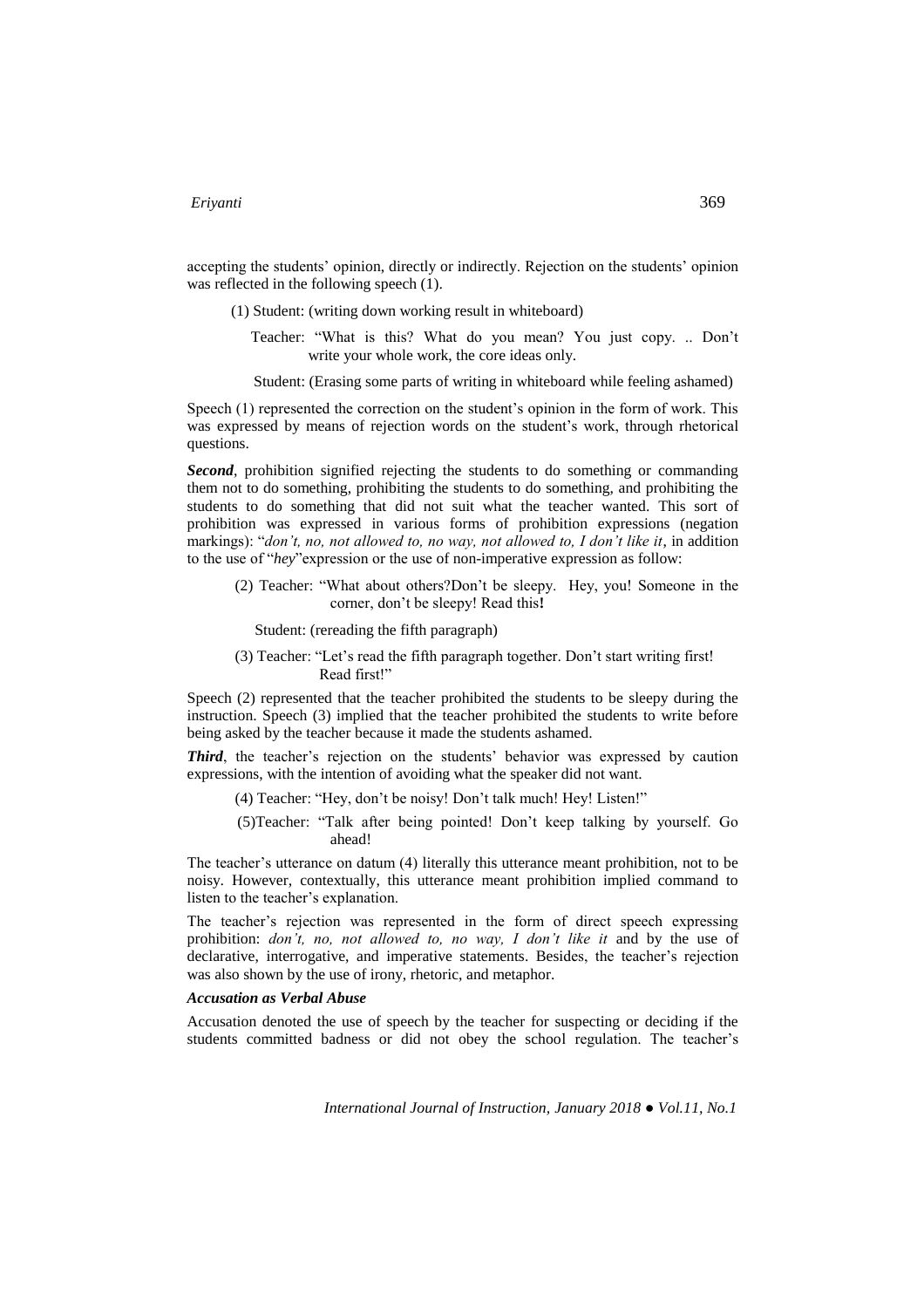accusation was found during the observation on the language use, meaning (a) lie accusation,(b) ignorance accusation, (c) inconsistence accusation, and (d) effortlessness accusation.

The teacher'saccusing that the student told a lie was epitomized by what language the teacher used during the instruction, as follows:

- (7) Teacher: "Wait, there is someone daydreaming. Now, I want you. You, the daydreamer, repeat once!"
- (8) Teacher: "What are you looking for? Open this! 80 tasks remained unfinished.

Speech (7) represented that the teacher accused the student's having lied about his sickness, despite his healthy condition. This could be identified from the context of the student's speech. This student did not say any word to his teacher, but the teacher inferred based on the student's absence in the previous day.

 (9) Teacher: "You are dependent. You always imitate your friend. One chooses A, you do too. Yes, you.What is your own answer?" (appointing one of male students).

Speech (9) contended that the teacher accused the student to be inconsistent since the answer was always the same as the others. This was represented in the following teacher speech (10).

- (10) Teacher: "Once to twice you've failed. You are effortless."
- (11) Teacher: "How many times have you been absent? You were only present rarely."

Speech (10) represented the teacher's accusation upon the student for not performing the best when learning. This was solely based on the student's not being able to answer the question accurately. Speech (11) stating was formally an interrogative expression that inferentially meant asking for information about the frequency of the students' absence. However, if it was linked to the grammatical, situational, and institutional context, this kind of speech showed the teacher's accusation that the students had disobeyed school regulation since the teacher assumed that the students had been a couple of time absent without any notification. Ideally, if the students were absent, they would send a notification letter to ask for permission.

#### *Underestimating as Verbal Abuse*

Underestimating the students is to discredit the students' capability and dignity. Underestimating the students is closely symbolized as assuming that the students' performance in thinking is low. That was communicated in the following teacher speech.

> (12) Teacher: "…No matter how hard I try, if your capability is so low, it will be useless.

Student: (remained silent, without any verbal expression)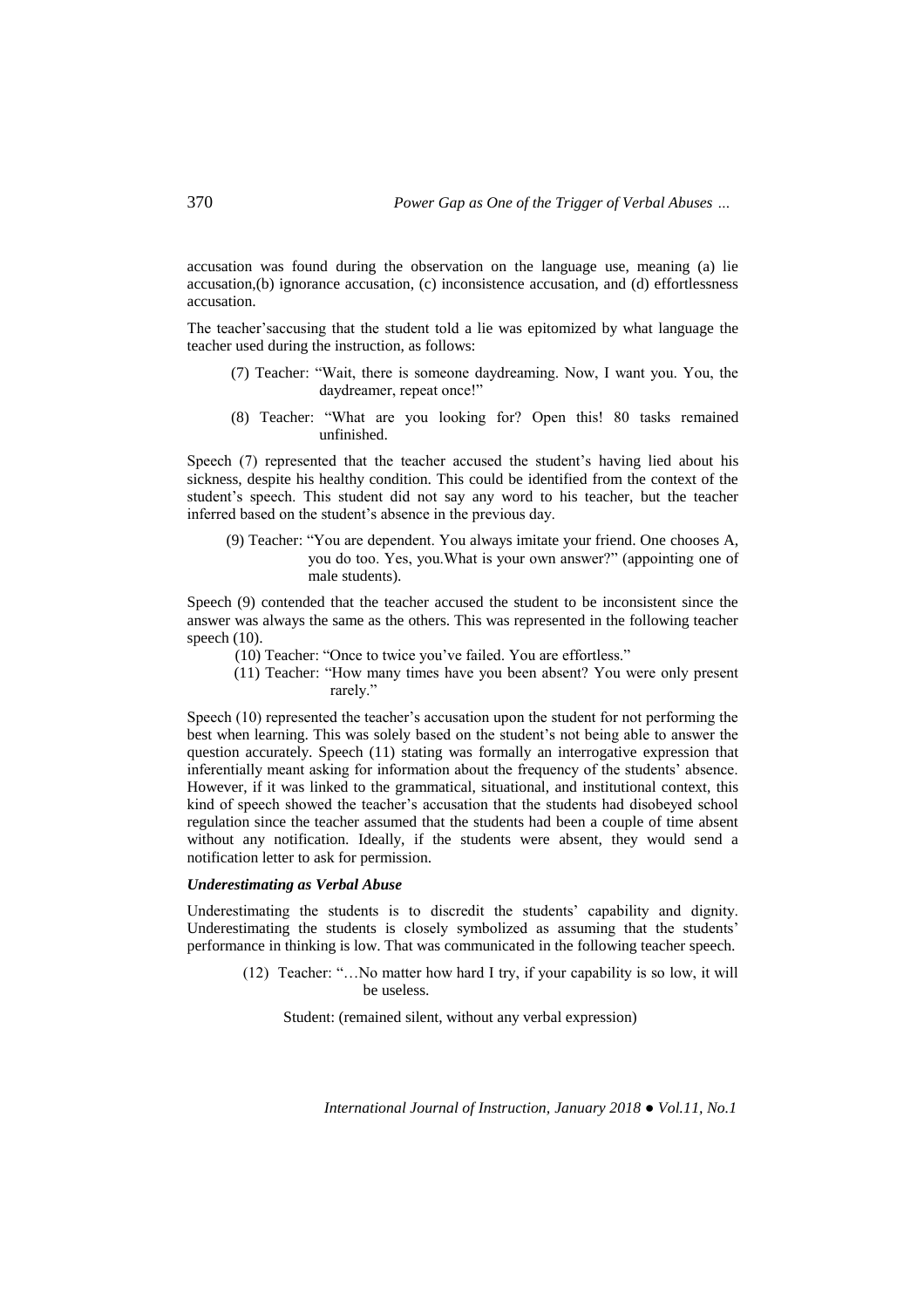The teacher's statement on Speech (12) conveyed that the teacher underestimated the students' capability due to the fact that they cannot complete even the easiest task. In spite of enforcement to do so, they were still unable to do that.

In addition to underestimating the students' capability, underestimating the students was also considered as underestimating their dignity, including responsibility and selfindependence despite their ages. In other words, the data analysis of this current study has shown a number of verbal abuses on the students' dignity as follows: (a) underestimating the students' responsibility and independence and (b) underestimating the students' dignity during the instruction in junior high schools.

Underestimating the students' responsibility and independence was represented in the following speech:

> (13) Teacher: "Education keeps going harder along the higher level. If you want something very simple, go back to kindergarten. Any question? Student: (stay sitting while bending)

The teacher's speech (13) implied the teacher's underestimating the students' capability due to their inability of being responsible. This sort of declarative expression means underestimating the students' capability and personality.

Verbal abuses in the form of underestimating the students' capability, independence, responsibility, and personality were expressed through language use, to be specific declarative-ironical and euphemism, interrogative, and imperative expressions. These kinds of expressions triggered the students' silence and ashamedness. As a result, the instructional activities were said to be strict, in addition to less interactive.

## *Judgment and Mockery as Verbal Abuses*

Judgment is a unilateral decision on the students' behavior before expressing it into mockery or coercion upon the students. The teacher's judgment on the students was classified into three main categories, namely: (a) unilateral decision due to disobedience on school regulation, (b) unilateral decision due to ethical disobedience, and (c) physical mockery by means of negative and positive labeling. Judgment and mockery are represented in the following speeches.

(14) Teacher: "Are you mute? You are deaf. You like a harsh treatment.

Student: (remained silent and scared)

Speech (14) conveyed the teacher's judgment on the students in the form of unilateral decision to punish the students after making noises as the form of ethical disobedience, ignorance of the teacher's explanation. The teacher, in fact, uttered this kind of expression by mockery, stating that "*They're like not having ear or deaf*".

This study revealed that the teacher's judgment and mockery referred to unilateral decision, such as that: (1)the students disobeyed school regulation, (2)the students were judged to be culpable due to ethical violation, (3) the students were irresponsible, and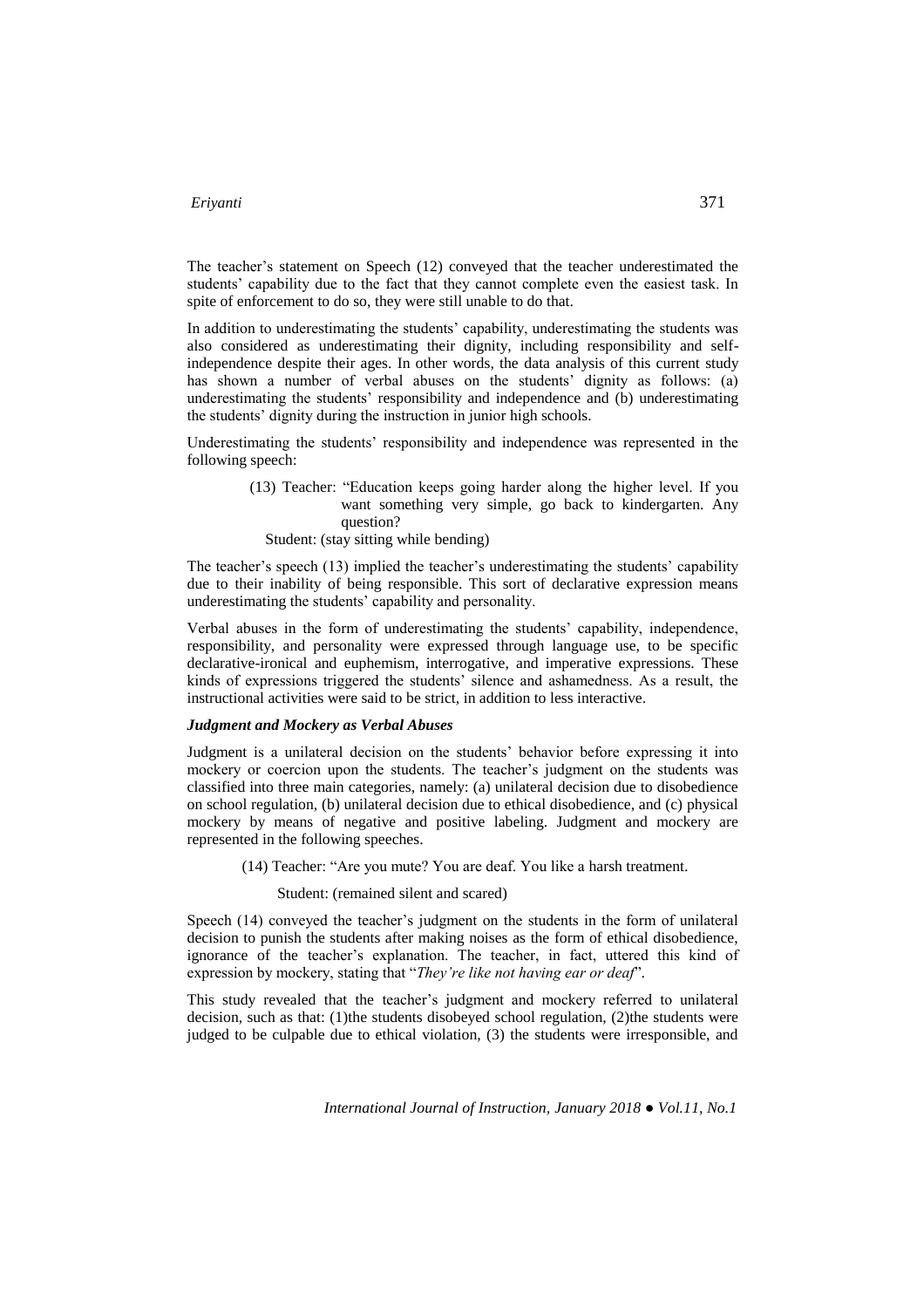(4)the students were assumed to be stupid. The teacher's judgment on the students was uttered by declarative speech in the form of mockery and labelling.

## *Coercion and Threats as Verbal Abuse*

Coercion referred to the teacher's speech asking the students to do something by mockery and threats. It was related to an act that required the students to do the teacher's command, to confess their mistakes, to take responsibility for what they had committed, to pay more attention to the materials, and to seriously learn. These conditions were reflected in the following teacher's speech.

 (15) Teacher: "Come on! Whose parent who did not come? (The students did not answer). I guess that was a man. Be honest!

Speech (15) showed that the students were asked to admit their mistakes, disobeying school regulation since their parents were absent on the school invitation. In this occasion, the teacher assumed that parents' attendance on the school invitation was obligatory. Therefore, those who did not attend the invitation were considered disobeying school regulation. In short, those who were in such case were to be responsible for their parents' absence. This could be classified into the form of coercion on the students to persuade their parents to attend the invitation.

Coercion by the teacher to the students was also attached by threats as the following speech displays:

(16) Teacher: "Come on, hurry up! Yes, those who have not been ready yet, just go out! (IPS2-4 K8c)

Student: (All were silent. No one dared to speak up)

Coercion on the students was also shown by threats. To coerce with threats was one of acts to enforce the students to do something and threatenthem with bad consequences. That was inferred in the following teacher's speech.

> (17) Teacher: "Each group must have one copy. Those who don't have must get out of here."

Student: (remained silent)

 (18) Teacher: "Come on, hurry up! Those unready yet go out of here! Student: (being quiet, no one dared to comment)

Speech (17) represented verbal abuse in the form of coercion to get a copy of instructional material with the threats of losing the rights to participate in theclass. Coercion with threats was also identified in speech (18). In addition to threats, physical and psychological punishments were also attached in that sort of coercion. The following representation was to prove:

- (19) Teacher: "Go out now! No need to pack your stuff. Move!"
	- Student: (the mentioned student was up while packing books, but seeming reluctant to stand up).
- (20) Teacher: "Move!
	- Student: (While feeling ashamed, theappointed male student was up and heading to the back-row seat).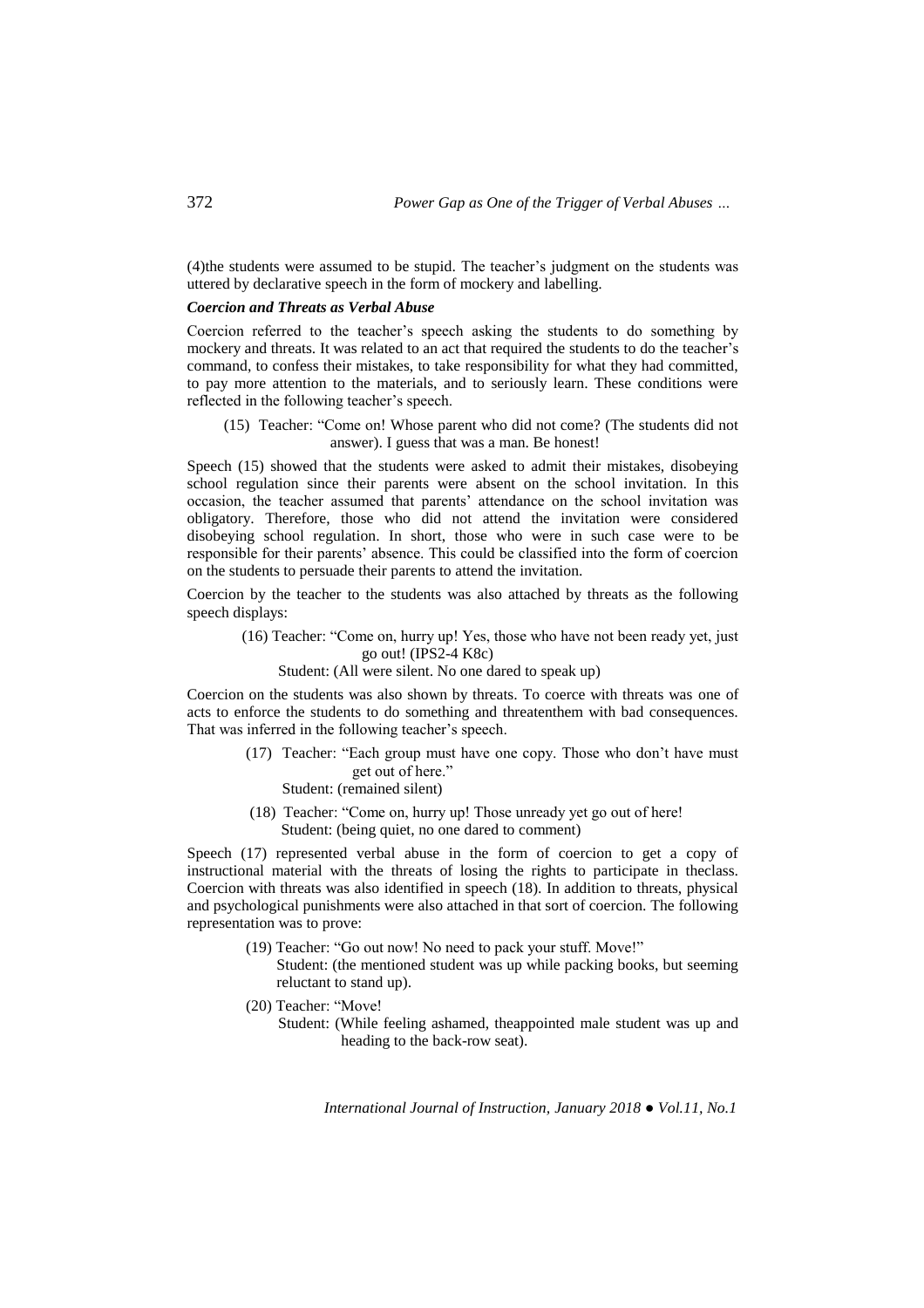Speech (19) to (20) portrayed the teacher's coercion on the students to engage in instruction seriously since they had been disobedience during the instruction. The students were accused to be troublemakers and not paying attention to the teacher so that the teacher attempted to notify the students by coercing them harshly so as to make them out. However, such punishment was replaced by asking them to move from their seat, which later the teacher might command them to meet the Counseling Guidance teacher

This study has found that one of verbal abuses, coercion to students, meant to guide and control them to be discipline, responsible, and effortful in learning. However, the way how the teacher expressed this good intention to the students was perceived to hurt them.

#### *Anger Explosion as Verbal Abuse*

Anger explosion is one pattern of speech by barking on students loudly that means to express feeling of anger. Anger explosion is sometimes represented through the following expressions: (a) barking on students by harsh utterances, (b) cursing students by mockery, and (c) barking on students by threats.

Anger explosion in this current study refers to the use of harsh words with a high intonation that were uttered to the students emotionally. That has been clearly found in the following teacher's speeches:

(21) Teacher: "Look at the whiteboard! If you don't, how can you know? You want to hit that? What is the answer of the second one?

Student: "Binocular."

(22) Teacher: "Step back!" (loudly uttered)

Student: (stepping back while crossing his hands to hold his ears)

Speech (21) unveiled the teacher's annoyance and anger towards the student in which, based on the teacher's opinion, the students did not attentively pay attention to the materials written down on whiteboard. Therefore, the teacher assumed that the students could not apprehend what they were learning. In addition, datum (22) also showed the teacher's anger upon the students who could not answer the question correctly.

Anger explosion was also reflected through threats. Threats refer to the statement that might cause someone to be under-pressured, offended, and uncomfortable. Anger explosion by cursing or barking with threats constitutes the use of words with high intonation with the intention of commanding while mocking the targets (in this case students) that might trigger the students' feeling under-pressured, offended, and uncomfortable. This sort of act is represented in the following teacher's utterance.

> (37) Teacher: "Hey!…. give me the eraser! If your answer is wrong, I'll hit you by this!" (raising hand with the eraser while barking on the student)

Anger explosion with threats upon the student was also shown in speech (37). The use of the exclamation word *"Hey"*with high intonation and anger by bulging out eyes to the students making noise during the instruction was the form of anger explosion. In addition, the expression"*give me the eraser! If your answer is wrong, I'll hit you by*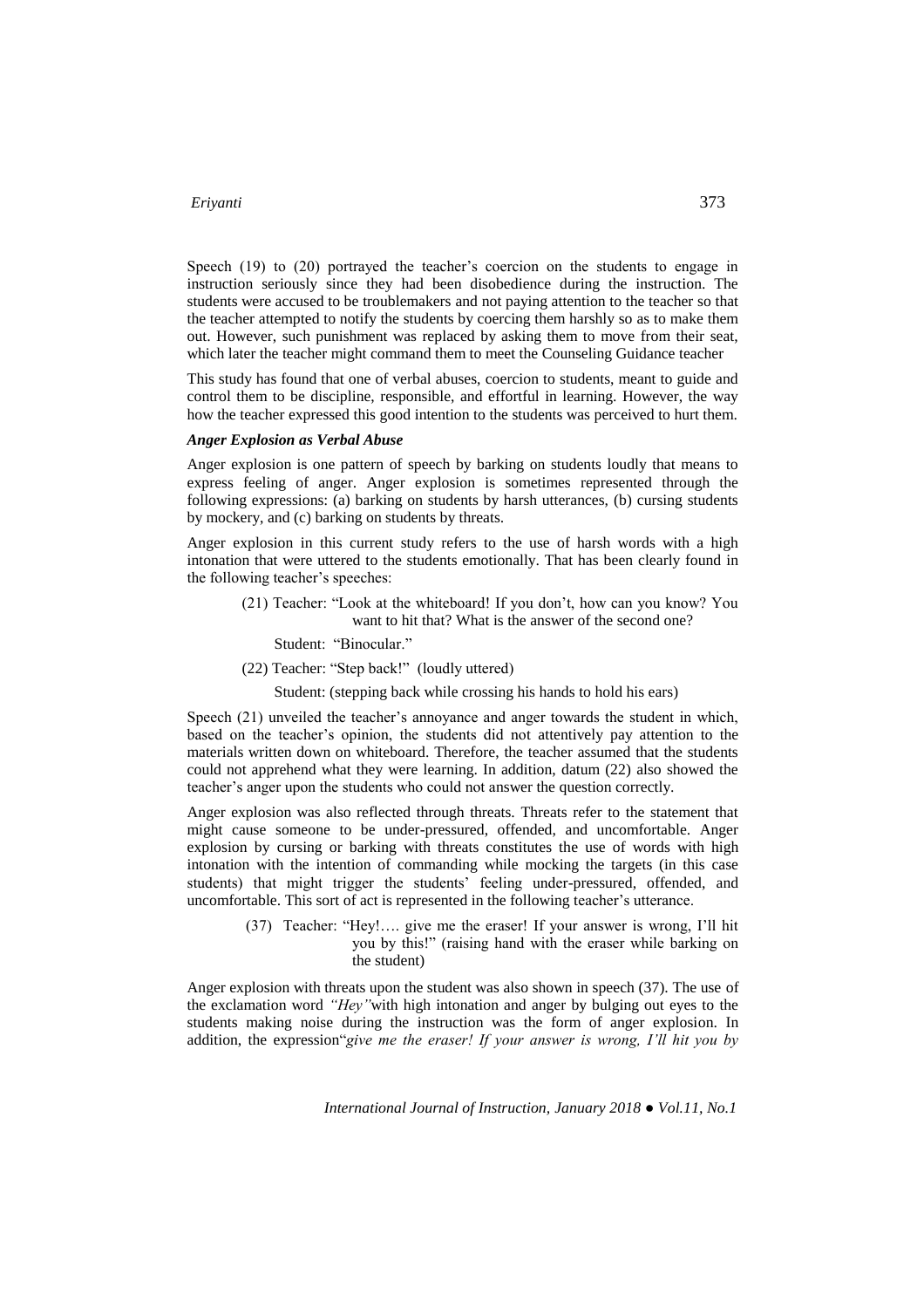*this!*" showed a sort of threat. The teacher uttered that the students would be hit if they could not answer the questions.

The findings of this study were, in essence, based on the level and pattern of abuse committed by the teacher during the instruction in junior high school level, beginning from not too harsh up to critically harsh. Subsequently, verbal abuse represented within the instructional discourse included (1) the rejection on the students' opinion and behavior, (2) underestimating the students, (3) accusation, (4) judgment, (5) coercion, (6) threats, and (7) anger explosion. Out of seven categories of verbal abuse, rejection on the students' opinion and behavior, judgment and mockery, underestimating, coercion, and threats were the most dominant ones in occurrences.

Those patterns of verbal abuse were found during the observed instructional activities of the following subjects: Bahasa Indonesia, Natural Science, Mathematics, Counseling Guidance, Social Science, and Citizenship Education. From the six subjects, verbal abuse was dominantly present during Natural Science, Counseling Guidance, and Mathematics subjects.

## **DISCUSSION**

This current study has shown that verbal abuse was evident during the instruction in junior high schools committed by the teachers, to be specific in Bahasa Indonesia, Natural Science, Mathematics, Counseling Guidance, Social Science, and Citizenship Education subjects. Consecutively, verbal abuses shown within the instructional discourse in the investigated junior high schools included (1)rejection on the students' opinion and behavior, (2) underestimating the students' way of thinking and personality, (3) accusation on the students' telling a lie, underestimating teacher, inconsistence, and laziness, (4) underestimating the students' capability and dignity, (5) judgment, (6) coercion, (7) threats, and (8) anger explosion that were all expressed by means of declarative-ironical and euphemism statements, in additionto sarcasm, interrogative, and imperative ones. From those eight mentioned categories, rejection on the students' opinion and behavior, judgment by mockery, and underestimating the students' capability signified the most dominant forms of verbal abuse.

The findings of this current study are in line with Jumadi's study (2005) that speech of prohibition and command in the context of senior high school instruction has been manifested through dominative power, which means that the investigated teachers dominated upon the students. Dominative act of the teachers upon the students was considered as verbal abuse. This fact is also supported by Anderson (2008) commenting that rejection on someone belonged to verbal abuse. Anderson also argued that judgment uttered by speakers to their audiences was deemed to be verbal abuse. According to him, judgment and mockery occur if the speakers judge their interlocutors, and expresse their judgments by mockery.

Furthermore, the findings of this study also match with Leech's (1993) and Yule's (1996) postulations asserting that if the illocution goal contradicted social goal, competitive goal was said to occur, which was essentially discourteous. Therefore, speech of prohibition was classified into verbal abuse.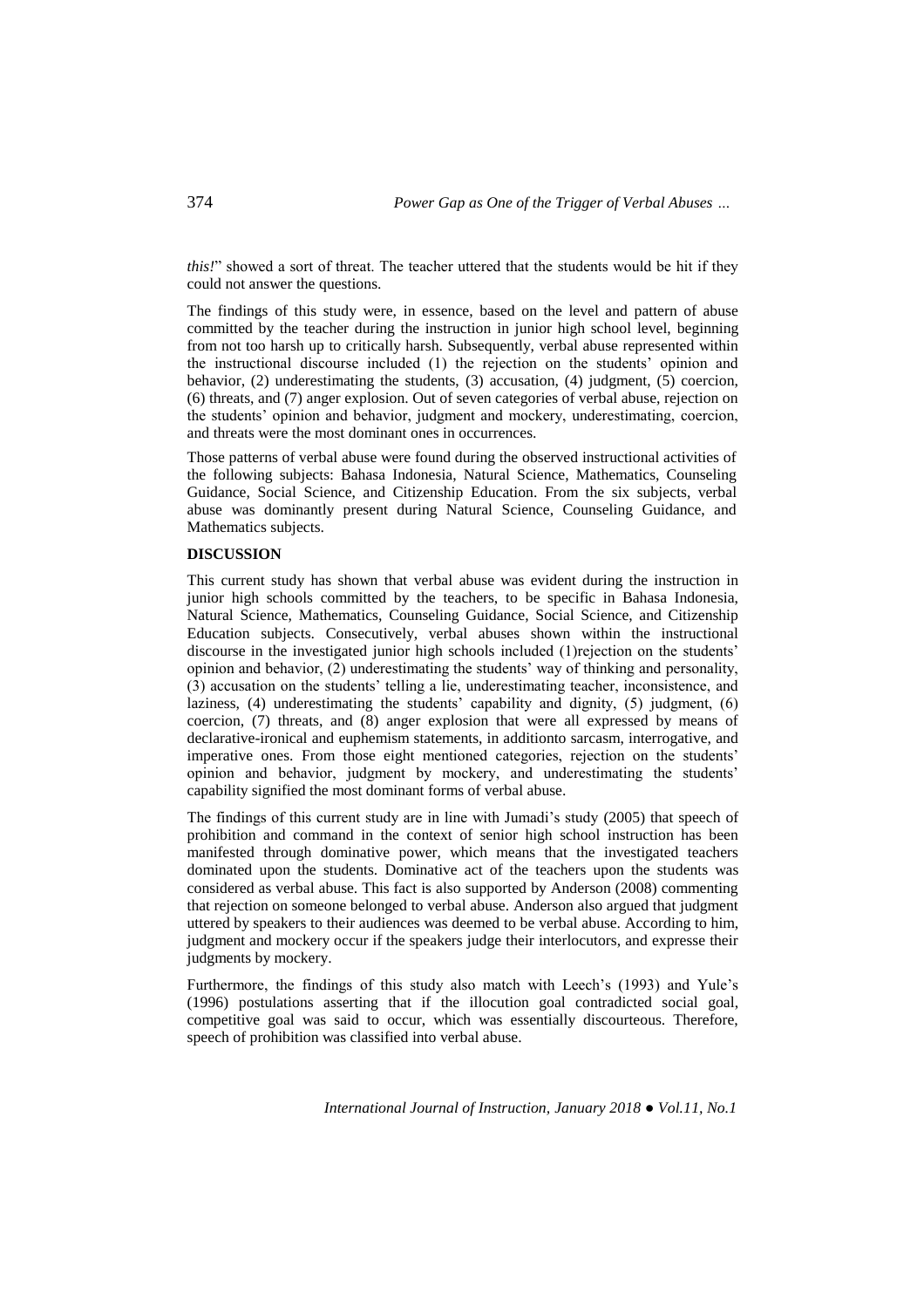On the other hands, Bourdieu (1994) contended that language use triggers verbal abuse by means of derogatory, threating, or pressing words. This is similar in logic to the limitation on verbal abuse argued by experts, considering that some kinds of speeches (words, sentences, metaphors, code-switching) representing ignorance, rejection, underestimating, discrediting, judgment, threats, and anger explosion upon the interlocutors might cause psychological disorder(Brennan, 2001; Bourdieu, 1994; Johnson, 2006, and Amstrong, 2009). Besides, verbal abuse is also probable to be emotional controlling from the speakers upon their interlocutors.

Regarding teachers' judgment on their students, Anderson (2008) conveyed that judgment from the speakers to the interlocutors was mostly in the form mockery. According to Anderson (2009), judgment and mockery happen if the committers utter their judgment with the expression of mockery.

In addition to judgment, verbal abuse, in the form of coercion, was also found during the instruction. This is in line with Leech's opinion (1993) contending that coercion on someone is categorized into a discourteous conduct. Accordingly, any discourteous speech has been considered as a form of abuse.

The findings of this current study are relevant with Bourdieu (1994), that verbal abuses in school happen if teachers have authoritative rights upon their students. In the context of social institution in school, teachers positioned higher than that of their students, so that they possess greater authority upon their students. Teachers' authority upon their students is frequently showed during the instruction. By this authority, teachers drove students to be, either consciously or unconsciously, subordinated into teachers' dominance.

Supporting the findings of this current study, Ryme's (2008) study has shown that, in America, teachers were higher in position in most of interactions in classroom and had ultimate authority upon their students. Based on the finding of the mentioned study, teachers were found to have special rights. School, said as social institution, was constructed by hierarchical structure. In the social structure in school, there has been a power gap between teachers and students. Therefore, this was suspected to be the trigger of verbal abuse happening in school.

The abovementioned factual finding is in contrary to the mandatory regulation stipulated in the National Decree of Department of Education Number 16, 2007, requiring teachers to be professional, in addition to being academically-equipped (as least achieving Bachelor or Diploma 4 degree) and being competent in pedagogy, personality, and social aspects. One of pedagogical aspects teachers should possess is being able to communicate in effective, emphatic, and polite ways to their students. Teachers are to be aware of a number of effective, emphatic, and polite strategies to be engaged in spoken, written, or other forms of communication. In addition, teachers are to be able to use language well in getting into effective, emphatic, and polite communications with their students by means of typical utterances. The typical utterances are said to occur cyclically from (a) preparing students psychologically to take part during the instruction by means of persuasion and modelling, (b) inviting students to take part, (c) response of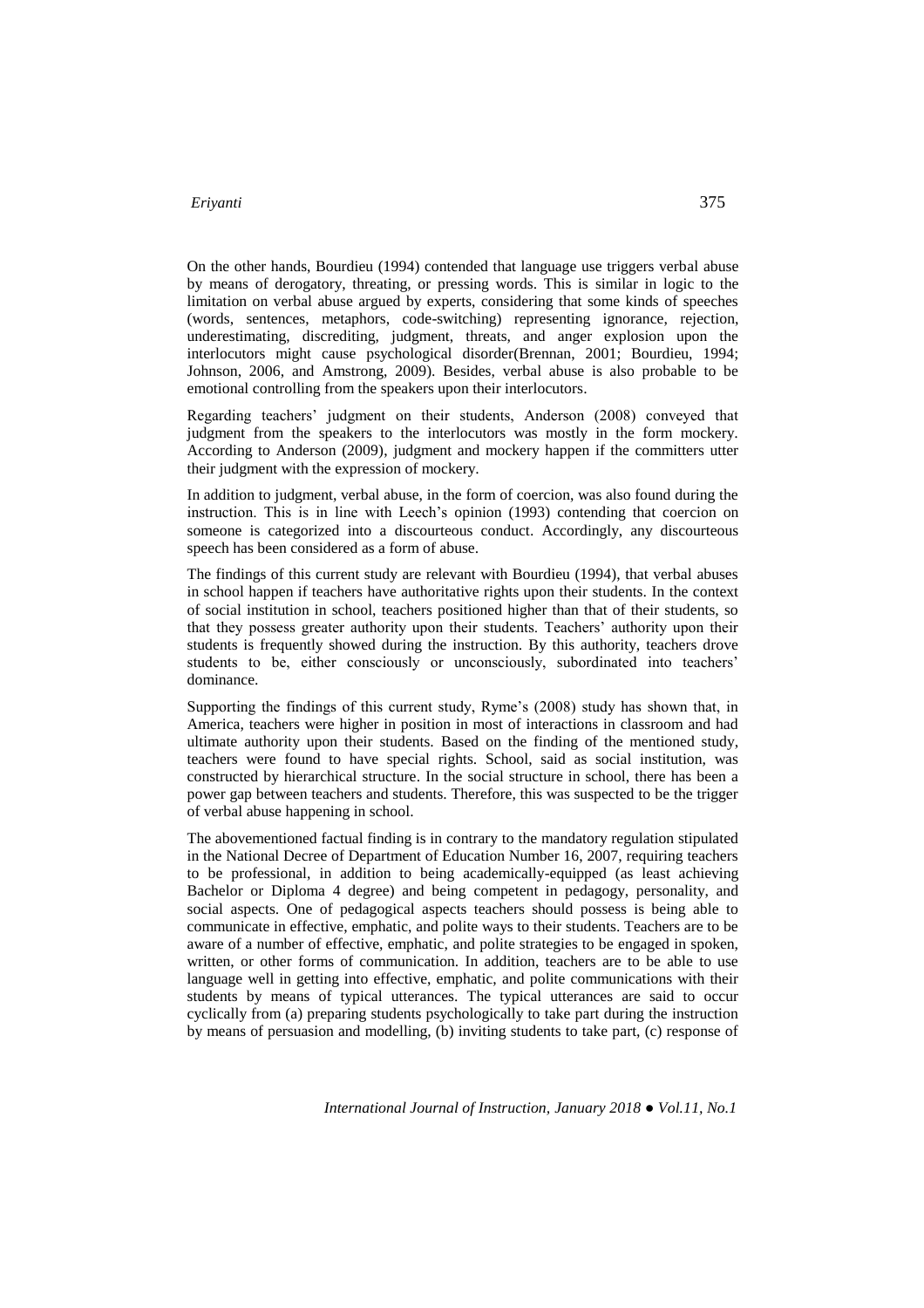students on teachers' invitation, (d) teachers' reaction upon students' responses, and so forth (National Decree of Department of Education Number 16, 2007).

The mandate for teachers written in the National Decree of Department of Education means that communication is of major importance during classroom instructions. Through communicative and polite communication, it could be assumed that students would be provided with conducive and joyful learning.

The findings of this current study are not in line with the mandate written in the National Decree of Department of Education Number 41, 2007 (BSNP, 2007) stating that teachers are supposed to be able to create meaningful and challenging activities during instruction. This has to be initiated by how teachers use a proper and understandable speech when communicating with their students.

Sardiman (2011) conveyed that to have an enjoyable learning environment, it is of necessity to raise a good process as well as motivation. Students' motivation will be well-developed if there is a harmonic relationship between teachers and students.

These findings are also viewed from the theory of necessity proposed by Maslow and the theory of motivation proposed by Frandsen (in Sardiman, 2011). According to Maslow, humans are said to have needs of self-actualization which are acknowledged by their surroundings. During the instruction, the students required the teacher's and their classmates' acknowledgement on the results of their activities and learning outcomes. Therefore, the teacher's ability of giving reinforcement to the students is of urgency in effort to encourage the students' motivation in learning. If that sort of necessity remains unfulfilled, the students' activities in learning will be hindered.

The findings of this study represented that the teacher tended to stick to the ancient paradigm in managing the classroom, which was behaviourism. In behaviourism, teachers are viewed as the stakeholders of instruction. This is very contradictive to the constructivism instruction that promotes student-centeredness in which students are to be mandated a responsibility to monitor and develop their own learning [\(http://www.coe.uga.edu/ctl/Pages/framework.html\)](http://www.coe.uga.edu/ctl/Pages/framework.html). In this case, teachers are expected to facilitate their students so that they are able to upgrade their potential optimally. In addition, teachers' awareness and understanding on their responsibility are said to be important to avoid violence towards their students.

The aforesaid opinion is also relevant with Rogers' notion (in Brown, 2007), that teachers should actively take part as instructional facilitators by establishing their students' interpersonal relationship. To be good facilitators, Rogers suggested that teachers be honest and withdraw themselves from the feeling of superiority (including the feeling of knowing a lot more than their students). Teachers are also to appreciate their students' dignity, openly communicate with their students, and be emphatic to their students.

## **CONCLUSION**

Communication skill is the foremost important aspect to own by teachers. By effective, emphatic, and polite communication during instructions, teachers are encouraged to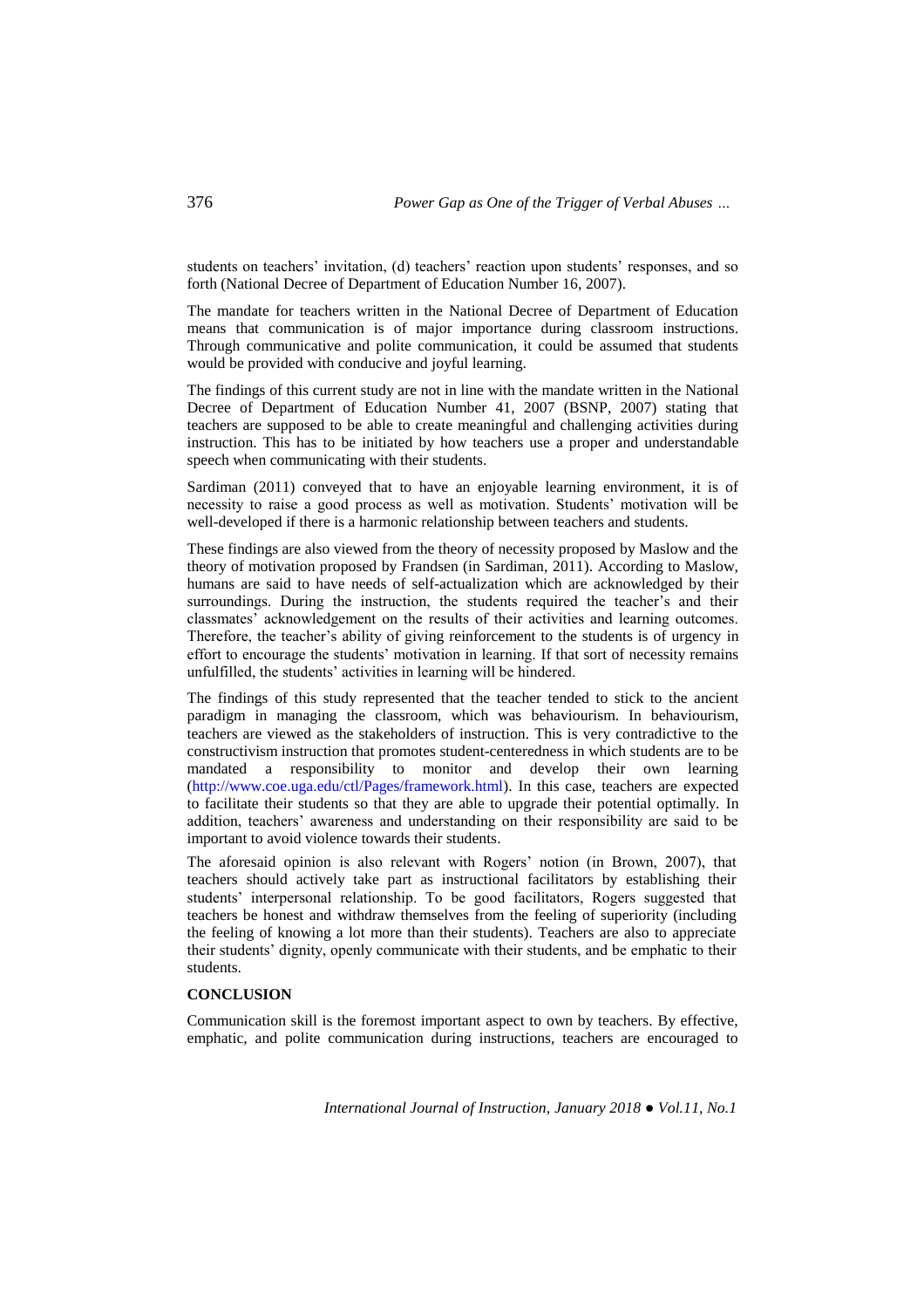create conducive instructions for their students to upgrade their competence. However, in fact, there have been a lot of occurrences of verbal abuses upon students reflected through rejection, underestimating, accusation, judgment, coercion, and anger explosion uttered in ironical, euphemism, metaphoric, and sarcastic expressions. In addition, those mentioned expressions were mostly in the forms of declarative, interrogative, and imperative utterances, due to the fact that the students were fear and powerless to give opinion. They were afraid of committing mistakes and being ashamed in front of their classmates. Therefore, it is suggested that all teachers not commit any forms of verbal abuses, but show more persuasive, advising, suggesting, and informing expressions.

## **REFERENCES**

Amstrong, E. G. (2001). "Gangsta misogyny: A content analysis of the portrayals of violence against women in rap music". *Journal of Criminal Justice and Popular Culture*  8(2) (2001) 96-126. (online) [http://www.albany.edu/](http://www.albany.edu/%20scj/jcjpc/vol8is2/armstrong.html#Kotarba,%20Joseph%20A)  [scj/jcjpc/vol8is2/armstrong.html#Kotarba,%20Joseph%20A](http://www.albany.edu/%20scj/jcjpc/vol8is2/armstrong.html#Kotarba,%20Joseph%20A) retrieved on June 9, 2009.

Anderson, K. *Verbal Abuse.* (online) [http://www.leaderu.com/orgs/probe/docs/](http://www.leaderu.com/orgs/probe/docs/%20%20verbalabuse.html)  [verbalabuse.html](http://www.leaderu.com/orgs/probe/docs/%20%20verbalabuse.html) retrieved on June 15, 2009.

Barnes, D. (1976). *From communication to curriculum*. London:Penguin.

Bourdieou, P. (1997). *Language and symbolic power*. Cambridge, Massachusetts: Library of Congress Cataloging.

Brogaard, B. (2015). *15 Common forms of verbal abuse in relationships.* https://www.psychologytoday.com/blog/the-mysteries-love/201503/15-common-formsverbal-abuse-in-relationships

Brown, G., & Yule, G. (1983). *Discourse analysis.* Cambridge, Massachusetts: Cambridge University Press.

Brown, P., & L. S. (1987). *Politeness: Universal in language Use.* Cambridge, Massachusetts: Cambridge University Press.

Brown, H. Douglas. (2007). *Prinsip pembelajaran dan pengajaran bahasa, Edisi Kelima*. Jakarta: Kedutaan Besar Amerika Serikat di Jakarta.

BSNP (2007). *Peraturan menteri pendidikan nasional (Permendiknas) Nomor 16 tahun 2007 tentang Standar Kompetensi Guru*. Jakarta: Depdiknas

BSNP (2007). *Peraturan menteri pendidikan nasional (Permendiknas) Nomor 41 tahun 2007 tentang Standar Proses.* Jakarta: Depdiknas.

Cummings, L. (1999). *Pragmatics a multidisciplinary perspective*. New York: Oxford University Press.

Darmaningtyas (2006)."Kekerasan di dunia pendidikan" dalam *Media Indonesia* 30 November 2006.